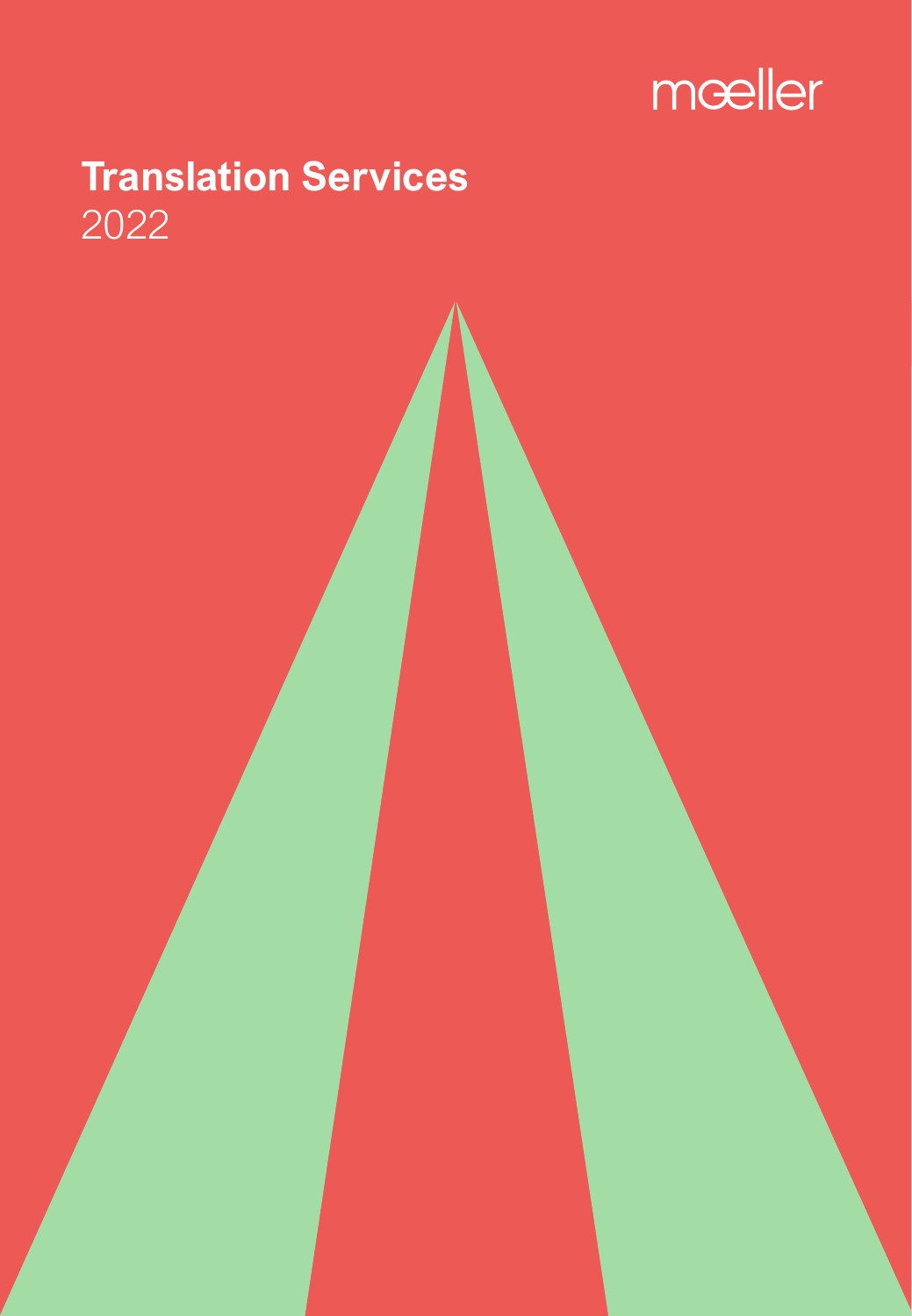# mœller

# **Translation Services**

- **A. Technical Translations**
- **B. Sworn Translations**
- **C. Translation Review**



**Quality focus** 

We work with the best translators and review all translations before delivery, to ensure that our clients always receive the impeccable service they deserve.



Timely delivery

We understand how important deadlines are, so we are committed to deliver the finished translation on or before due date.



Swift responses

We provide quick responses to every consultation of our clients with clarity and simplicity.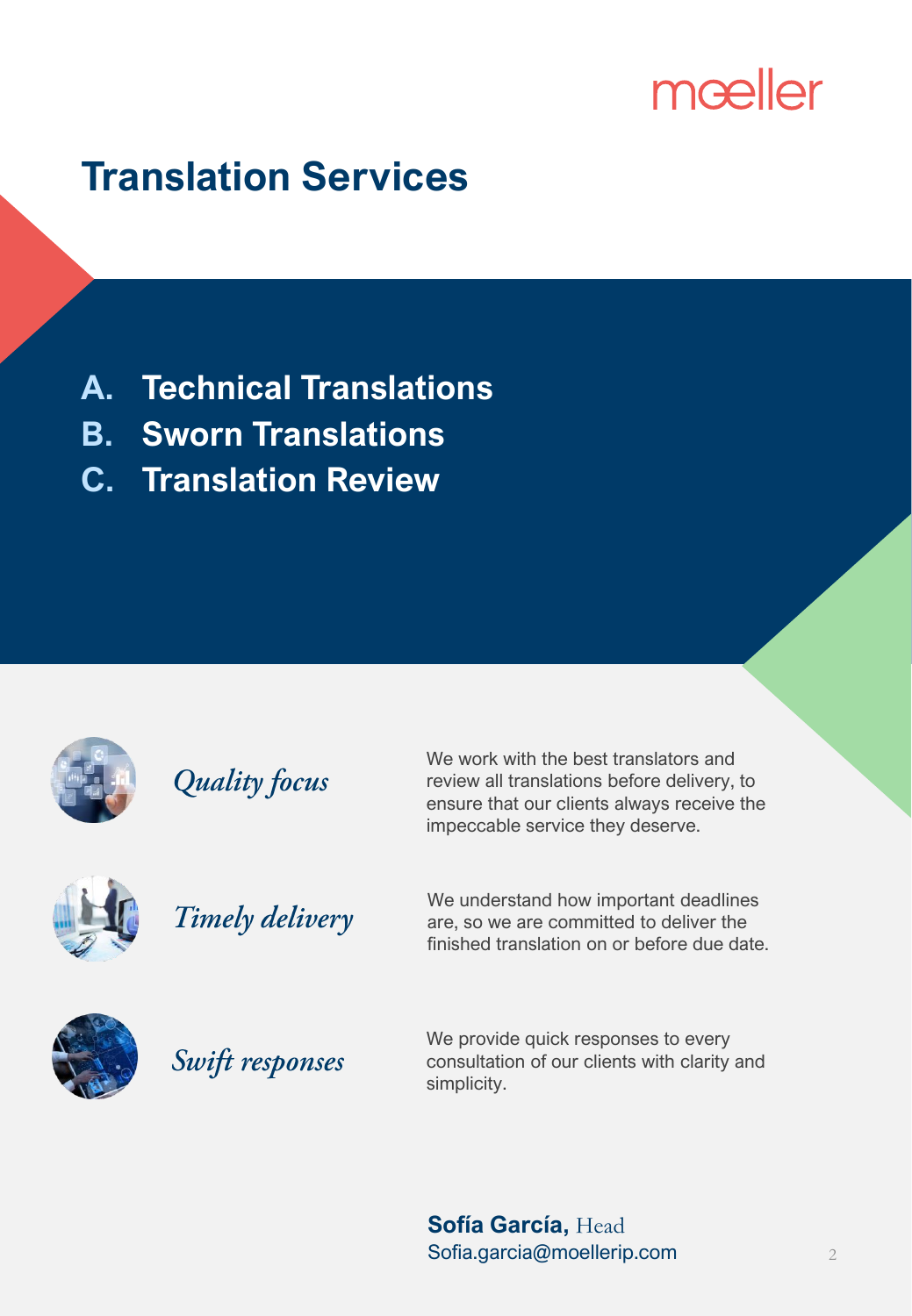

# **Technical Translations**

We conduct technical translations in virtually all language pairs with specialized and well-qualified translators.

#### How it works? 01.

We evaluate the text requiring translation and identify its field to assign the most suitable translator for the task. Once the translation is complete, we perform a review process to deliver the final document on time and with the highest quality.



## 02. Benefits

- Have your documents of all fields translated by a specialized translator with great qualifications.
- Get your translations deliver at the highest quality and on time.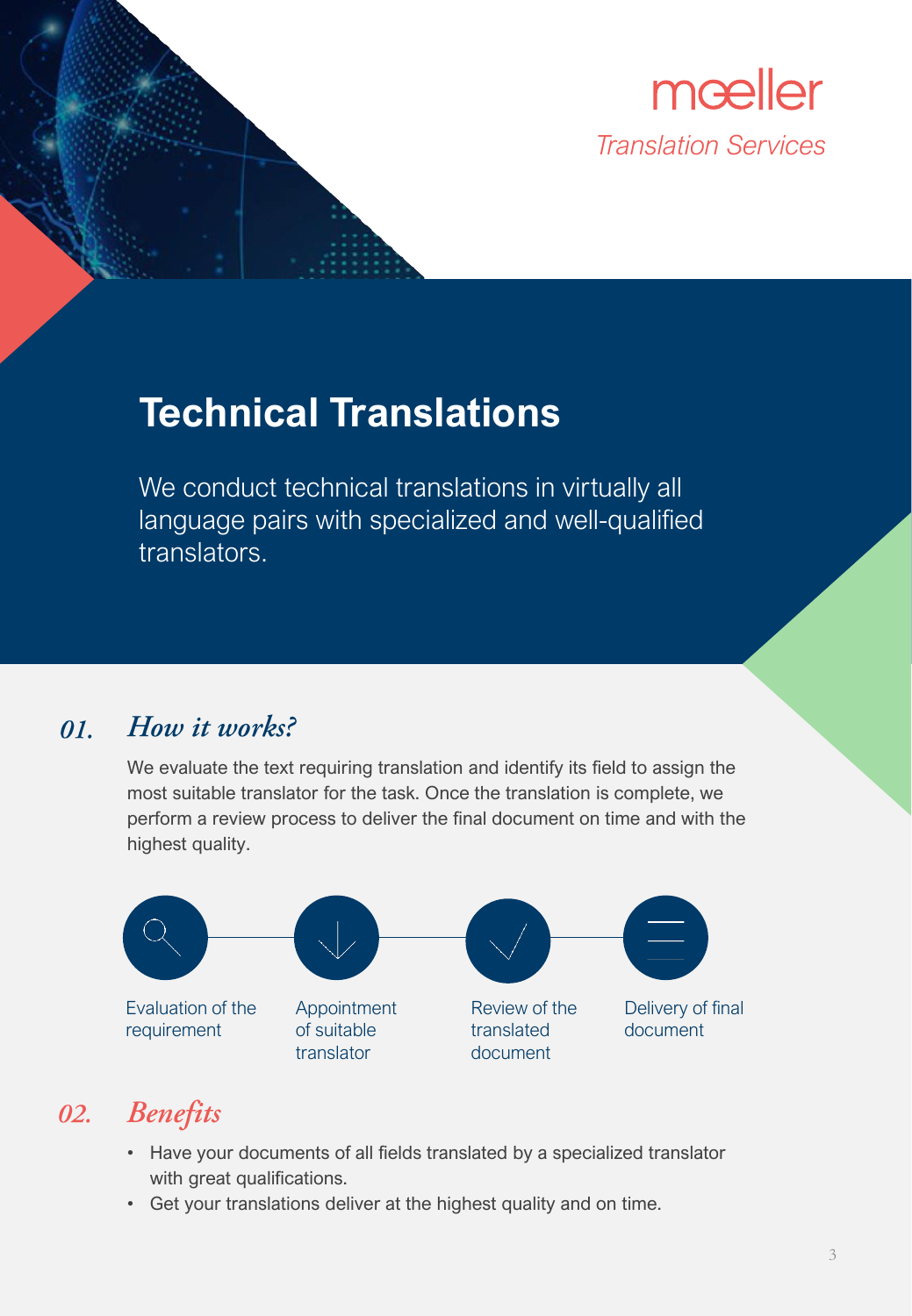

## **Sworn Translations**

We ensure your translations are signed and sealed by sworn translators, who attest that the translated document is true and faithful to the original one.

#### How it works? 01.

We receive the sworn translation request and find a sworn translator in the respective language pair and country. We follow the translation process until the document is reviewed, and the closing statement is checked. If the sworn translation needs to be legalized, we can handle it too.



### 02. Benefits

• Meet filing requirements in any country that demands a sworn translation as a condition for filing.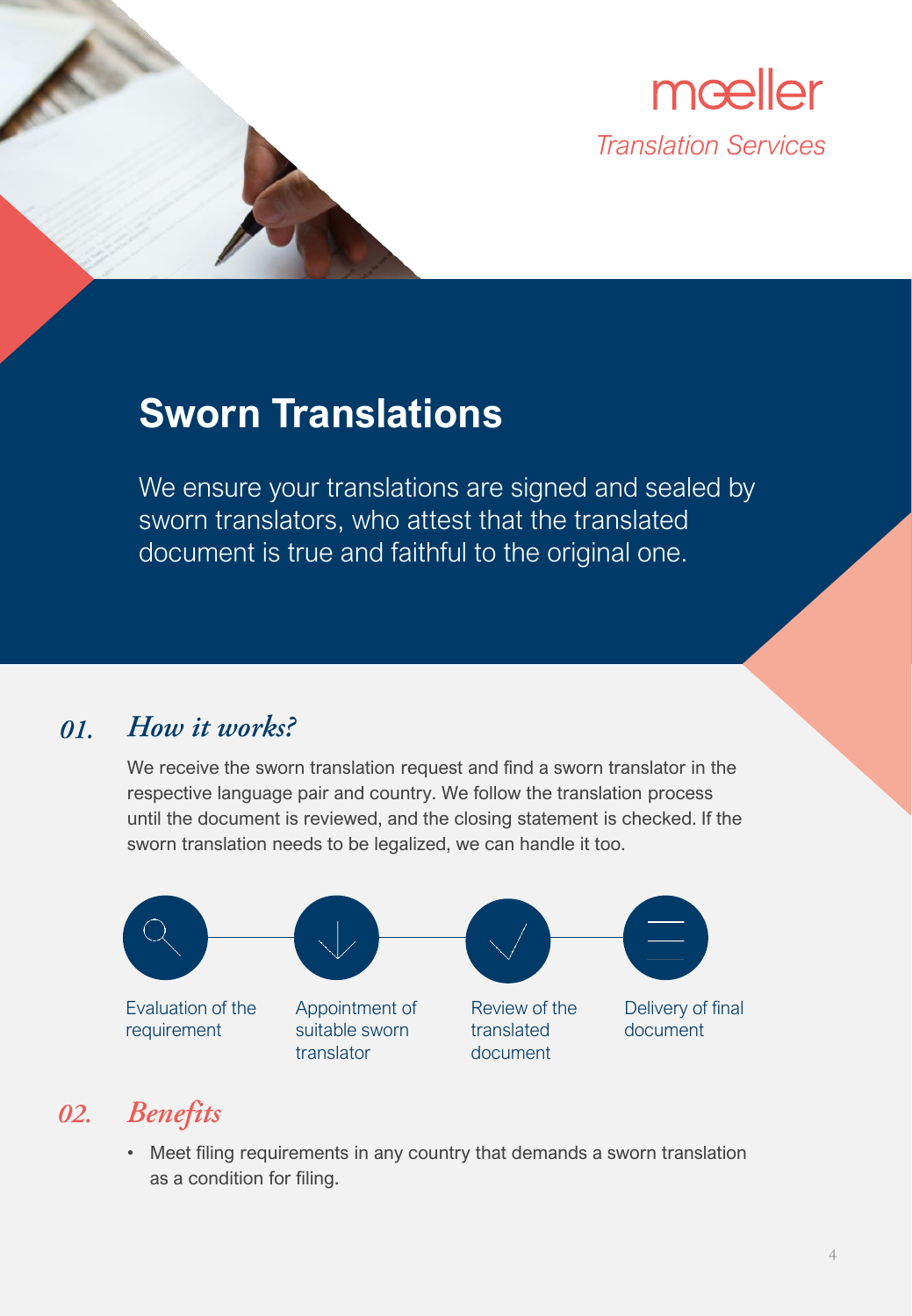

## **Translation Review**

We help you save costs when you have an already translated document. We read and compare the new original with that previous translation, making the necessary adjustments.

#### How it works? 01.

We analyze the original text to be reviewed and the translation provided. We contact the best-fit translator for that specific field and language pair and follow the translation process. We run a comparison between translations to see the reviewed and translated words and deliver the translation.



### 02. Benefits

- Save costs in the translation of similar documents.
- Have documents equally translated by maintaining the same terminology.